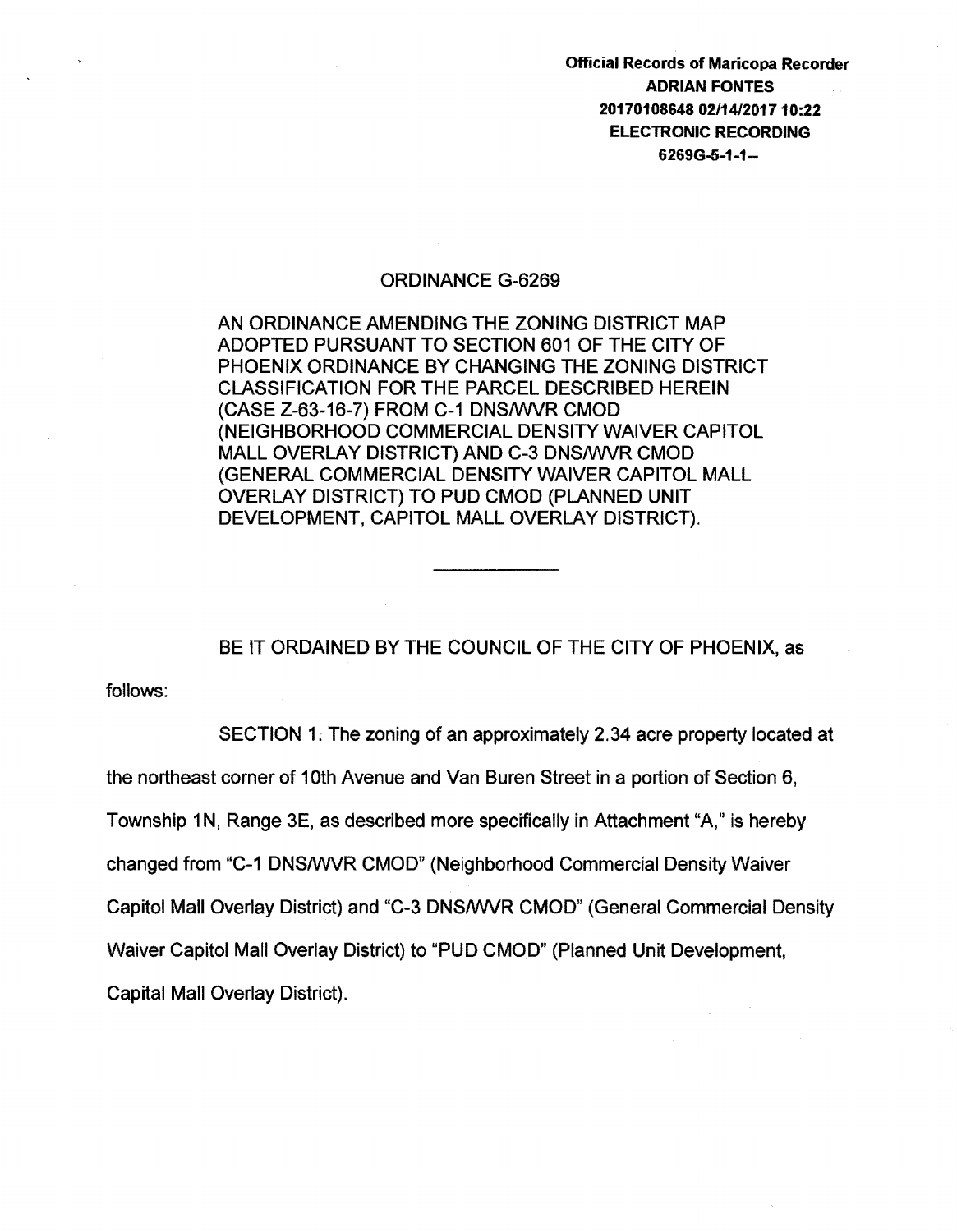SECTION 2. The Planning and Development Director is instructed to

modify the Zoning Map of the City of Phoenix to reflect this use district classification

change as shown in Attachment "B."

SECTION 3. Due to the site's specific physical conditions and the use

district applied for by the applicant, this rezoning is subject to the following stipulations,

violation of which shall be treated in the same manner as a violation of the City of

Phoenix Zoning Ordinance:

- 1. An updated Development Narrative for the 1Oth Avenue Hotel PUD reflecting the changes approved through this request shall be submitted to the Planning and Development Department within 30 days of City Council approval of this request. The updated Development Narrative shall be consistent with the Development Narrative date stamped December 9, 2016.
- 2. In the event archaeological materials are encountered during construction, the developer shall immediately cease all ground-disturbing activities within a 33-foot radius of the discovery, notify the City Archaeologist, and allow time for the Archaeology Office to properly assess the materials.
- 3. The property owner shall record a Notice to Prospective Purchasers of Proximity to Airport in order to disclose the existence, and operational characteristics of Phoenix Sky Harbor International Airport to future owners or tenants of the property.
- 4. The applicant shall submit a Traffic Impact Statement to the City for this development. No preliminary approval of plans shall be granted until the study is reviewed and approved by the City. Contact Mr. Mani Kumar, (602) 495-7129, to set up a meeting to discuss the requirements of the study.
- 5. The development shall comply with all ADA accessibility standards, as per plans approved by the Planning and Development Department.
- 6. Prior to preliminary site plan approval, the landowner shall execute a Proposition 207 Waiver of Claims in a form approved by the City Attorney's Office. The Waiver shall be recorded with the Maricopa County Recorder's Office and delivered to the City to be included in the rezoning application file for record.

SECTION 4. If any section, subsection, sentence, clause, phrase or

portion of this ordinance is for any reason held to be invalid or unconstitutional by the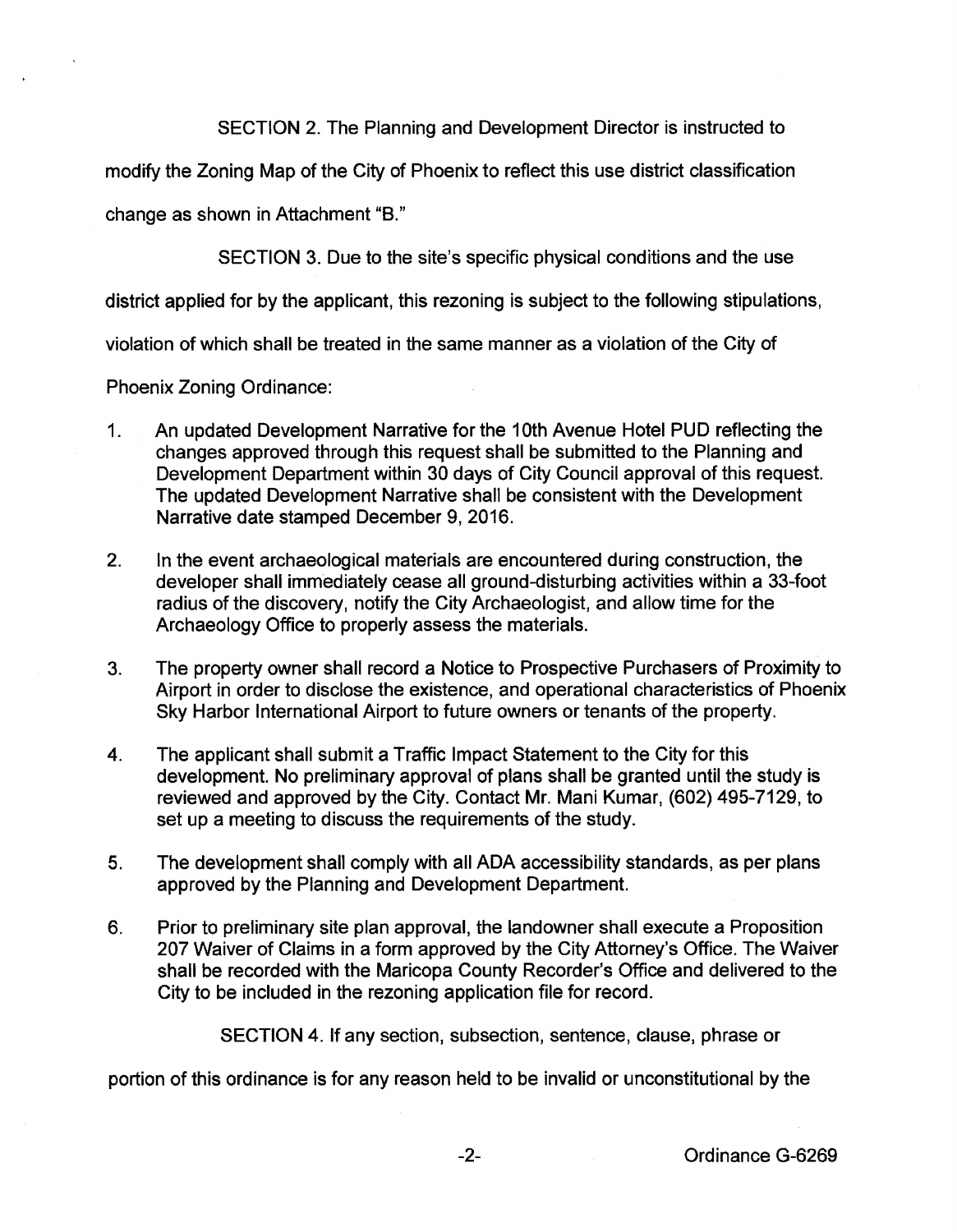decision of any court of competent jurisdiction, such decision shall not affect the validity of the remaining portions hereof.

PASSED by the Council of the City of Phoenix this 1st day of February,

/ Acting City Attorney Am

2017.

**MAYOR** 

ATTEST:

Gity Clerk

O FORM:



REVIEWED BY: EVIEWED BY:<br> $20 8$  City Manager

PL:tml:LF-17-1598:Item#71:02/01/17:1286858v1

Attachments: A - Legal Description (1 Page) B- Ordinance Location Map (1 Page)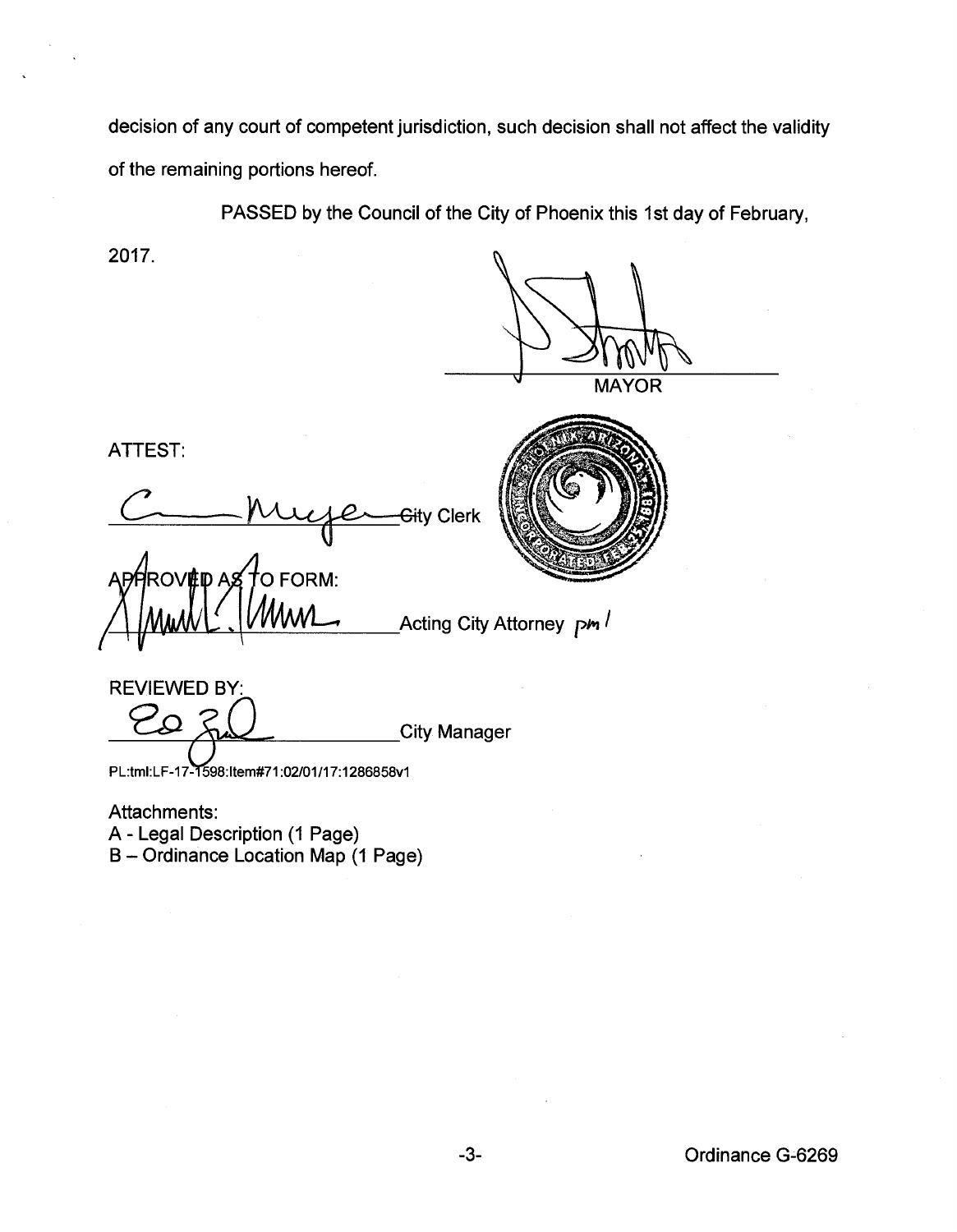## ATTACHMENT A

## LEGAL DESCRIPTION FOR Z-63-16-7

Lots Two (2), Four (4), Six (6), Eight (8), Ten (10), Twelve (12), Fourteen (14), Sixteen (16), Eighteen (18), Twenty (20), Twenty-Two (22), and Twenty-Four (24), Block Two (2), HERMOSA ADDITION, according to the plat of record in the office of the County Recorder of Maricopa County, Arizona, recorded in Book 2 of Maps, Page 20.